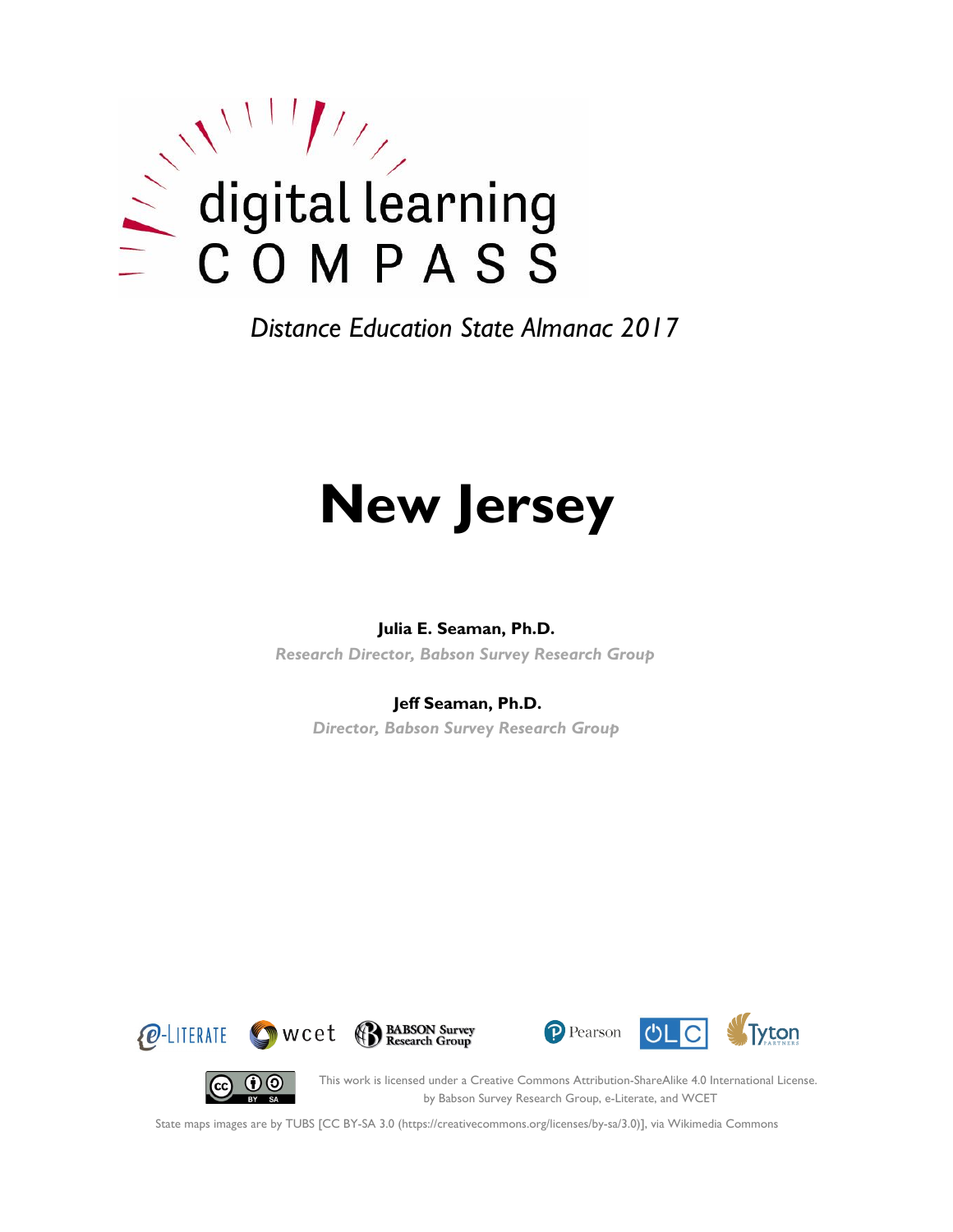#### **New Jersey State % of National** 8,944,469 2.7% 4,203,900 2.7% 73 1.5% **Population 18-55 Population Number of Institutions**

 New Jersey has 73 degree-granting higher education institutions, which represent 1.5% of all such institutions in the United States. These institutions enrolled a total of 423,810 students as of fall 2015 (360,130 of which are studying at the undergraduate level and 63,680 at the graduate level). The fall 2015 figure is a decrease of 7,229 students (or -1.7%) from the number enrolled in the fall of 2012.

 Among the total student body, 87,295 (74,100 undergraduates and 13,195 graduate students) were taking at least one course at a distance. This is 20.6% of the enrolled student body, which is lower than the national average rate of 29.7%. The number of students taking distance education courses in the state increased by 7,402 (or 9.3%) between fall 2012 and fall 2015. This is lower than the national level of growth of 11.0%.

 30,353 students in New Jersey are taking all of their courses at a distance, made up of 22,988 undergraduates and 7,365 graduates. This represents 7.2% of all students enrolled in the state, a rate that is lower than the national average of 14.3%. A total of 18,116 (or 59.7% of these exclusively online students) live in New Jersey, the remainder come from outside of the state. This rate is higher than the national in-state average of 55.1%.

 The number of students that take any of their courses on campus, including those who take all of their courses on campus and those who take a mix of on-campus and distance courses, is 393,457, or 92.8% of the total student enrollment in New Jersey. This number represents a decrease in proportion on campus from the four years prior (92.2% from 397,457 students in 2012). The 0.6% growth in students studying on campus is the opposite of the national trend, which was a decrease of 1.7%.

|                    |                              | <b>Total</b>        |                 |                     | Undergraduate   |              | <b>Graduate</b> |  |
|--------------------|------------------------------|---------------------|-----------------|---------------------|-----------------|--------------|-----------------|--|
|                    |                              |                     | Any             |                     | Any             |              | Any             |  |
|                    |                              | <b>All Students</b> | <b>Distance</b> | <b>All Students</b> | <b>Distance</b> | All Students | <b>Distance</b> |  |
|                    | Total                        | 423,810             | 87,295          | 360,130             | 74,100          | 63.680       | 13,195          |  |
|                    | Private for-profit           | 10,401              | 3, 113          | 9,962               | 2,822           | 439          | 291             |  |
| Control            | Private not-for-profit       | 73,666              | 9,734           | 48,688              | 5,134           | 24,978       | 4,600           |  |
|                    | Public                       | 339,743             | 74,448          | 301,480             | 66,144          | 38,263       | 8,304           |  |
| <b>Type</b>        | 2 to 4-year                  | 158,804             | 29,539          | 158,804             | 29,539          | 0            | 0               |  |
|                    | 4-year or more               | 265,006             | 57,756          | 201,326             | 44,561          | 63,680       | 13,195          |  |
|                    | <b>Under 1,000</b>           | 5,437               | 1,012           | 4,545               | 836             | 892          | 176             |  |
| <b>Instutional</b> | $1,000 - 4,999$              | 37,762              | 8,581           | 32,489              | 7,376           | 5,273        | 1,205           |  |
| <b>Enrollment</b>  | 5,000 - 9,999                | 159,932             | 28,780          | 135,372             | 24,063          | 24,560       | 4,717           |  |
| <b>Size</b>        | 10,000 - 19,999              | 150,786             | 35,050          | 135.904             | 30,915          | 14,882       | 4,135           |  |
|                    | 20,000 and above             | 69,893              | 13,872          | 51,820              | 10,910          | 18,073       | 2,962           |  |
|                    | Associate's College          | 155,863             | 29,539          | 155,863             | 29,539          | $\mathbf 0$  | $\mathbf 0$     |  |
|                    | <b>Baccalaureate College</b> | 4,062               | 493             | 3,428               | 449             | 634          | 44              |  |
| Carnegie           | <b>Doctoral University</b>   | 142,066             | 26,220          | 100,861             | 17,621          | 41,205       | 8,599           |  |
|                    | Master's College             | 104,064             | 28,628          | 86,988              | 24,252          | 17,076       | 4,376           |  |
|                    | Specialized                  | 17,310              | 2,310           | 12,545              | 2,134           | 4,765        | 176             |  |
|                    | Unassigned                   | 445                 | 105             | 445                 | 105             | 0            | 0               |  |

# **Overall and Distance Enrollment - 2015**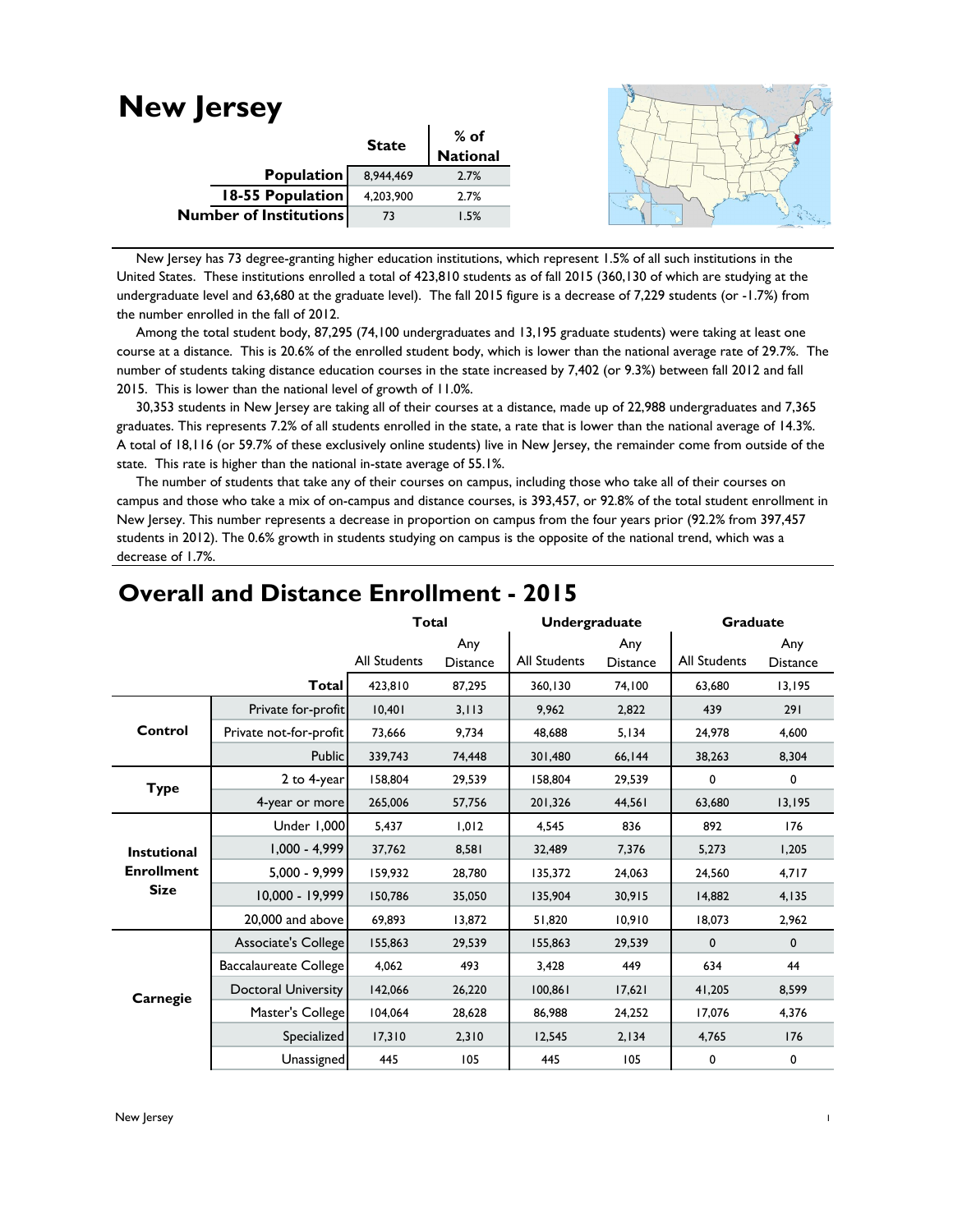

# **Distribution of Total Student Enrollment**



## **On-Campus Students**



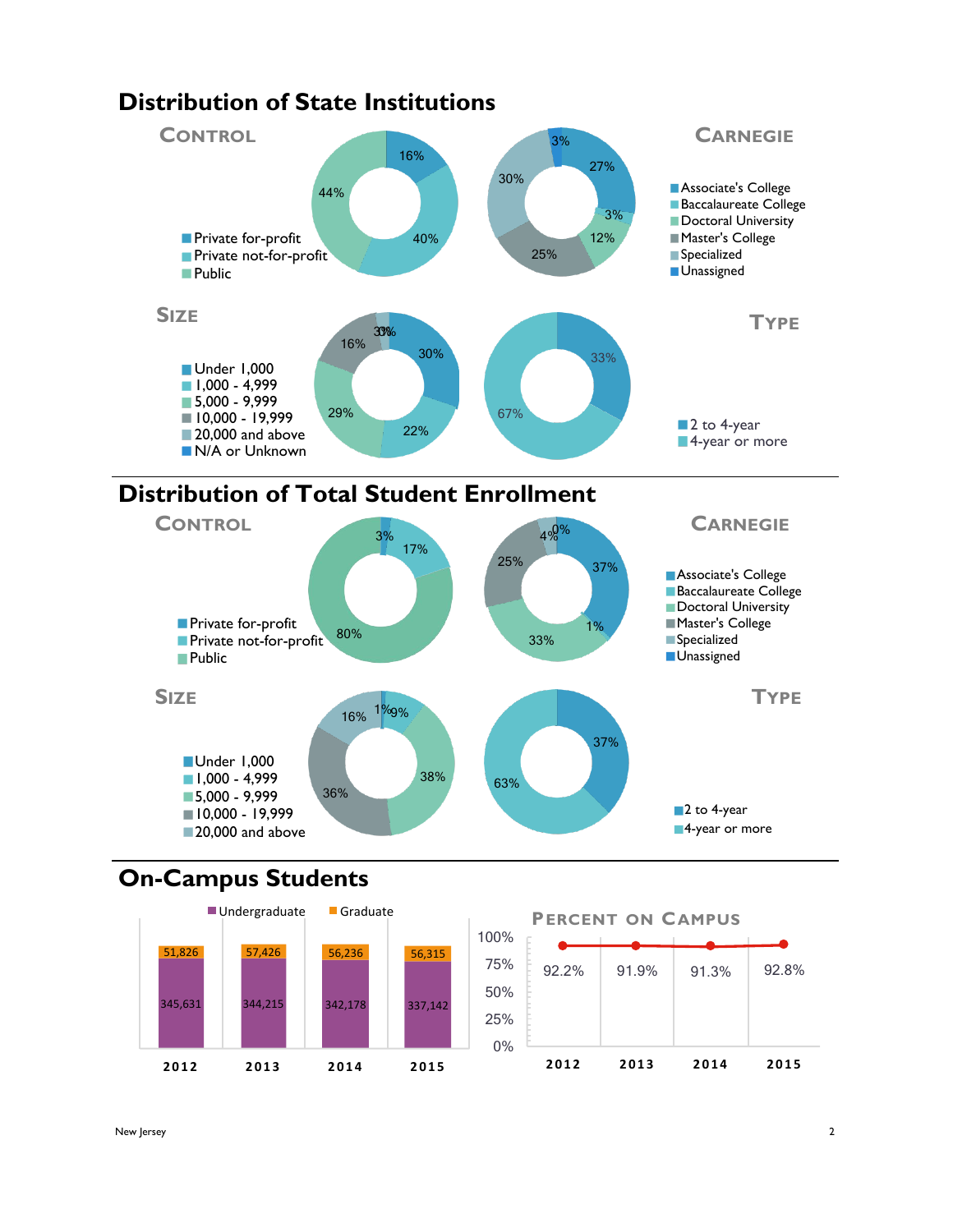# **Distribution of Distance Student Enrollment**



# **Enrollment Trends**



## **Exclusively Distance Student Locations**